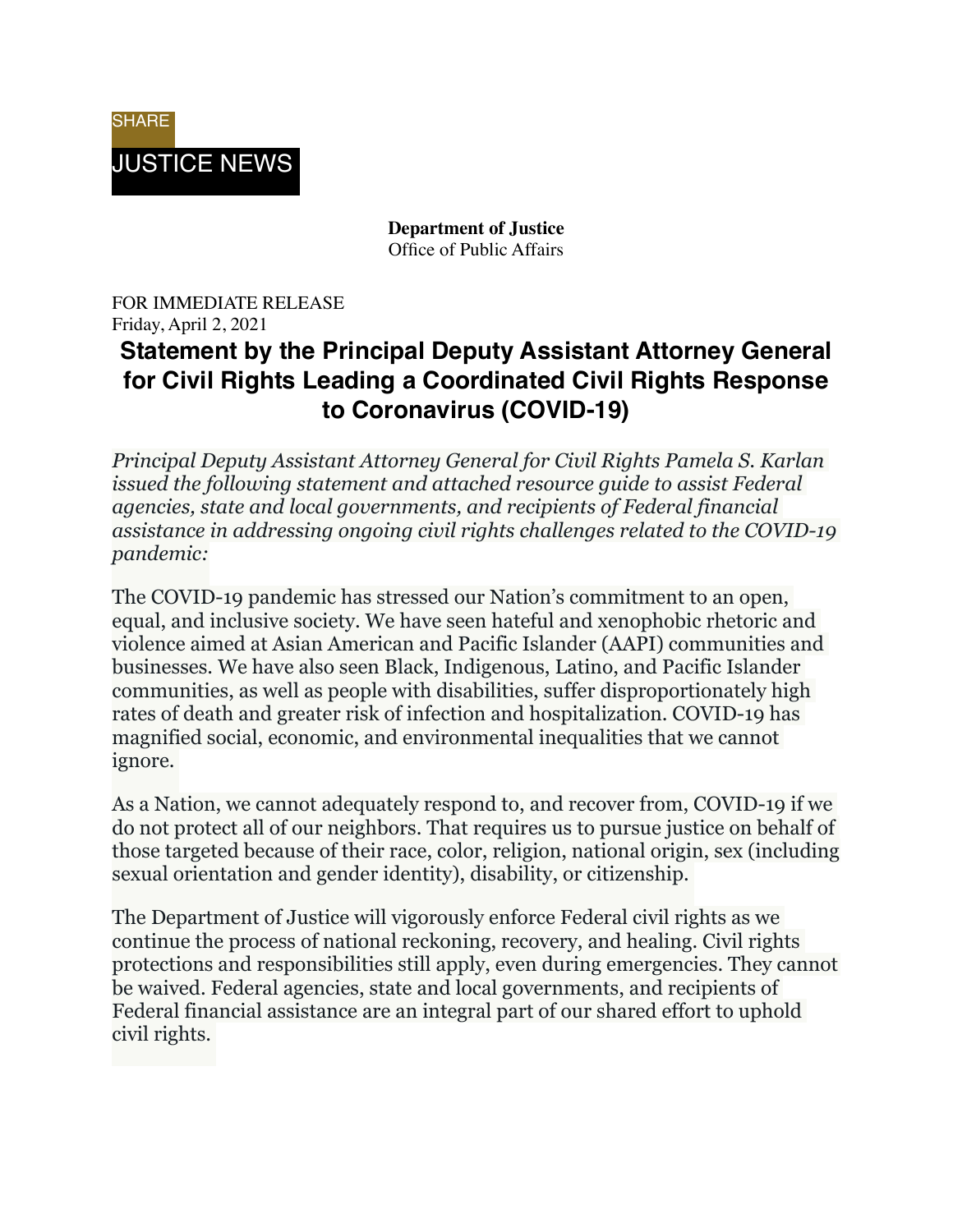### 21 US Code, 360bbb-3

No EMERGENCY AUTHORIZED MEDICAL PRODUCT CAN BE MANDATED.

e 1 A ii III "the option to accept or refuse administration of the product."

Masks, The PCR Test, The Covid Vaccine are all Emergency Authorized.

### THE AMERICANS WITH DISABILITIES ACT

The ADA prohibits discrimination on the basis of disability.

Title III: Public Accommodations "Public accommodations must comply with basic nondiscrimination requirements that prohibit exclusion, segregation, and unequal treatment."

The CDC states that a person who has trouble breathing, is unconscious, incapacitated, or otherwise unable to remove the face mask without assistance should not wear a face mask or cloth face covering.<sup>[6]</sup> [6] Centers for Disease Control and Prevention (CDC). (2020, May 22). About Cloth Face Coverings. Retrieved June 2, 2020, from https://www.cdc.gov/coronavirus/ 2019-ncov/prevent-getting-sick/about-face-coverings.html

# $\bar{{\mathsf{F}}}$ U.S. CIVIL RIGHTS PROTECTION $\blacksquare$

- MY LEGAL RIGHT TO ENTER, SHOP AND BE SERVED AT THIS ESTABLISHMENT -- without covering my face or showing proof of vaccination -- IS PROTECTED BY STATE AND FEDERAL LAW
- 1. This private business has a LEGAL CLASSIFICATION as a "public accommodation" according to Title III Reg 28 CFR §36.104. Your private business serves the public and therefore must abide by all state and federal laws. No business policy supersedes the law. No governor's order, health order, emergency or pandemic supersedes Constitutionally-protected rights. This business is open to the public, and I am the public. Your denial of my service violates several federal laws.
- 2. Federal law 28 CFR §36.202 prohibits "denial of participation" from this business establishment. §36.202(c) states that unless I have been individually assessed as a "direct threat" you may not exclude me from the SAME and EQUAL services as others.
- 3. Denying my service or requiring me to be served outside or be limited to home delivery is a VIOLATION of Title II, III and VII of the U.S. Civil Rights Act of 1964.
- 4. Title III, Sections §36.202(a)(b)(c) and §36.203(a)(b)(c) states that I shall not be denied the same PARTICIPATION and EQUAL ACCESS as everyone else. The law prohibits you from serving me separately or differently.
- 5. As such, this business is PROHIBITED from unlawful discrimination by denying the entry of any member of the public who is not disturbing the peace. To do so is a crime of unlawful restraint and interfering with commerce and you will be held personally liable for this crime.
- 6. These premises are open to the public and thus any charge of "trespass" is a false accusation as I am complying with all lawful conditions allowing me to remain on these premises and be served by this business without discrimination. I do not need to disclose my condition to you.

Learn about your rights and how to defend them at www.TheHealthyAmerican.org